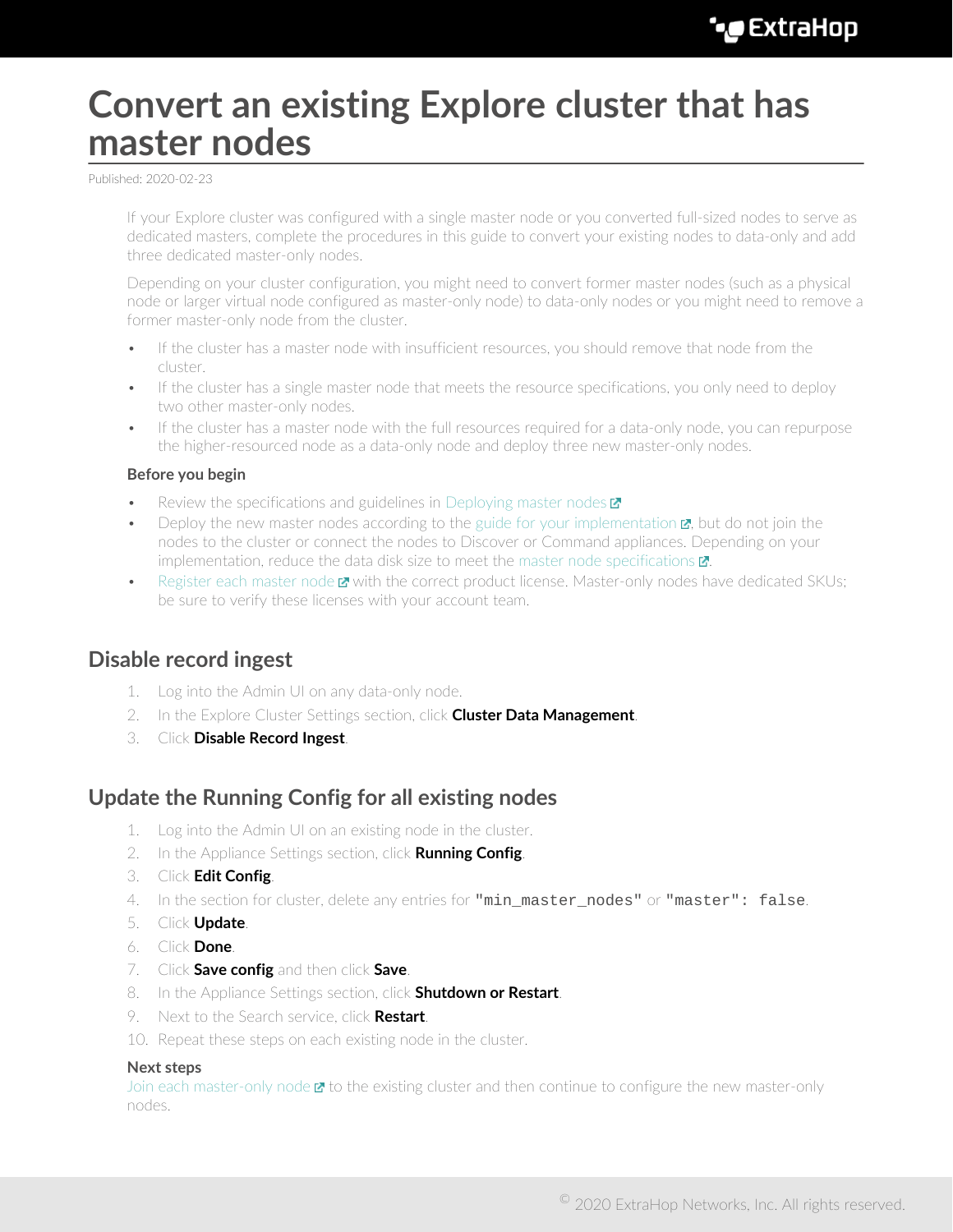## **Configure three master-only nodes**

- 1. Log into the Admin UI on a node intended for cluster task management.
- 2. In the Appliance Settings section, click **Running Config**.
- 3. Click **Edit config**.
- 4. Add an entry to the Running Config file by completing the following steps:
	- a) Add a comma after the second to last curly brace  $(\cdot)$ .
	- b) Press ENTER to create a new line.
	- c) Paste the following code on the new line before the final curly brace:

```
"cluster": {
   "data": false,
    "min_master_nodes": 2
}
```
- 5. Click **Update**.
- 6. Click **Done**.
- 7. Click **Save config** and then click **Save**.
- 8. In the Appliance Settings section, click **Shutdown or Restart**.
- 9. Next to the Search service, click **Restart**.
- 10. Repeat these steps on each master-only node.

### **Configure the data-only nodes**

- 1. Log into the Admin UI on a node intended for data storage.
- 2. In the Appliance Settings section, click **Running Config**.
- 3. Click **Edit config**.
- 4. Add an entry to the Running Config file by completing the following steps:
	- a) Add a comma after the second to last curly brace  $(\cdot)$ .
	- b) Press ENTER to create a new line.
	- c) Paste the following code on the new line before the final curly brace:

```
"cluster": {
   "master": false,
   "min master nodes": 2
}
```
- 5. Click **Update**.
- 6. Click **Done**.
- 7. Click **Save config** and then click **Save**.
- 8. In the Appliance Settings section, click **Shutdown or Restart**.
- 9. Next to the Search service, click **Restart**.
- 10. Repeat these steps on each data-only node.

#### **Next steps**

After all of the nodes are configured with their designated role, [connect each data-only node to Discover and](https://docs.extrahop.com/7.9/connect-eda-eca-exa) [Command appliances](https://docs.extrahop.com/7.9/connect-eda-eca-exa)  $\mathbb Z$ . Master nodes should not be connected to a Discover or Command appliance.



Tip: [Learn how to add or remove nodes from a cluster that has master nodes](https://docs.extrahop.com/7.9/exa-master-add-remove) **..**